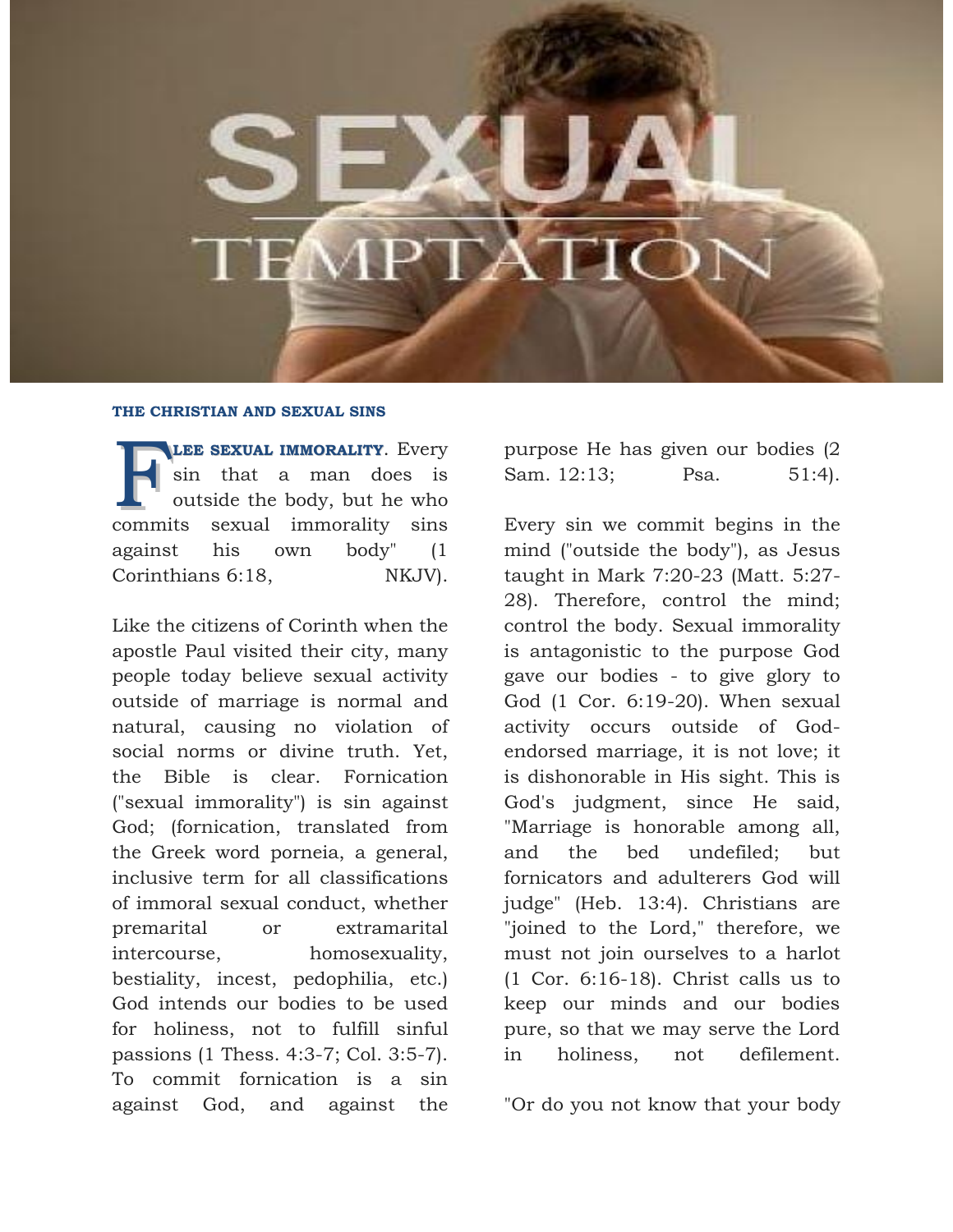is the temple of the Holy Spirit who is in you, whom you have from God, and you are not your own? For you were bought at a price; therefore glorify God in your body and in your spirit, which are God's." (1 Corinthians 6:19-20, NKJV)

We have been reared to consider ourselves as autonomous, in control of ourselves and unfettered by the authority of others. It is true that we are free moral agents - each one is morally responsible and accountable to God (and to others) for his own actions. Yet, while we

may choose to act without regard for others, such choices are sinful and foolish. We must regard God and man in all our actions, including the sexual activity of our bodies (1 Pet. 2:11- 12).

Not only were our bodies given to us by

God, we have been "bought at a price" through the offering of the blood of Jesus Christ (Heb. 9:28; 10:10-12; 1 Pet. 1:18-19). Instead of using our bodies to fulfill sinful lusts through sexual immorality, we are to offer our bodies to service the will of the Lord (Rom 12:1-2). Only by coming out of the sinful defilement of the world, will God dwell with us and we with Him (2

Cor. 6:16-7:1). Both our redemption and our subsequent relation with God demands that we "flee fornication" and "pursue righteousness" (1 Cor. 6:18; 2 Tim. 2:22).

"Now concerning the things of which you wrote to me: It is good for a man not to touch a woman. Nevertheless, because of sexual immorality, let each man have his own wife, and let each woman have her own husband." (1 Corinthians 7:1-2, NKJV)

"Every sin we commit begins in the mind"

The "present distress" of persecution facing the Corinthian Christians made it advisable for them not to marry (1 Cor. 7:25-33). But, the temptation of sexual sin was strong, just as it is today. The apostle had just warned Christians to "flee fornication" (1

Cor. 6:18). Now, he reminds them that God gave marriage as the only moral means of fulfilling their sexual appetite. The bed is "undefiled" in marriage; not outside it (Heb. 13:4). This one flesh uniting of husband and wife meets one of the Lord's purposes for marriage; the prevention of sexual sin and the maintenance of moral purity. Thus, both husband and wife are obliged